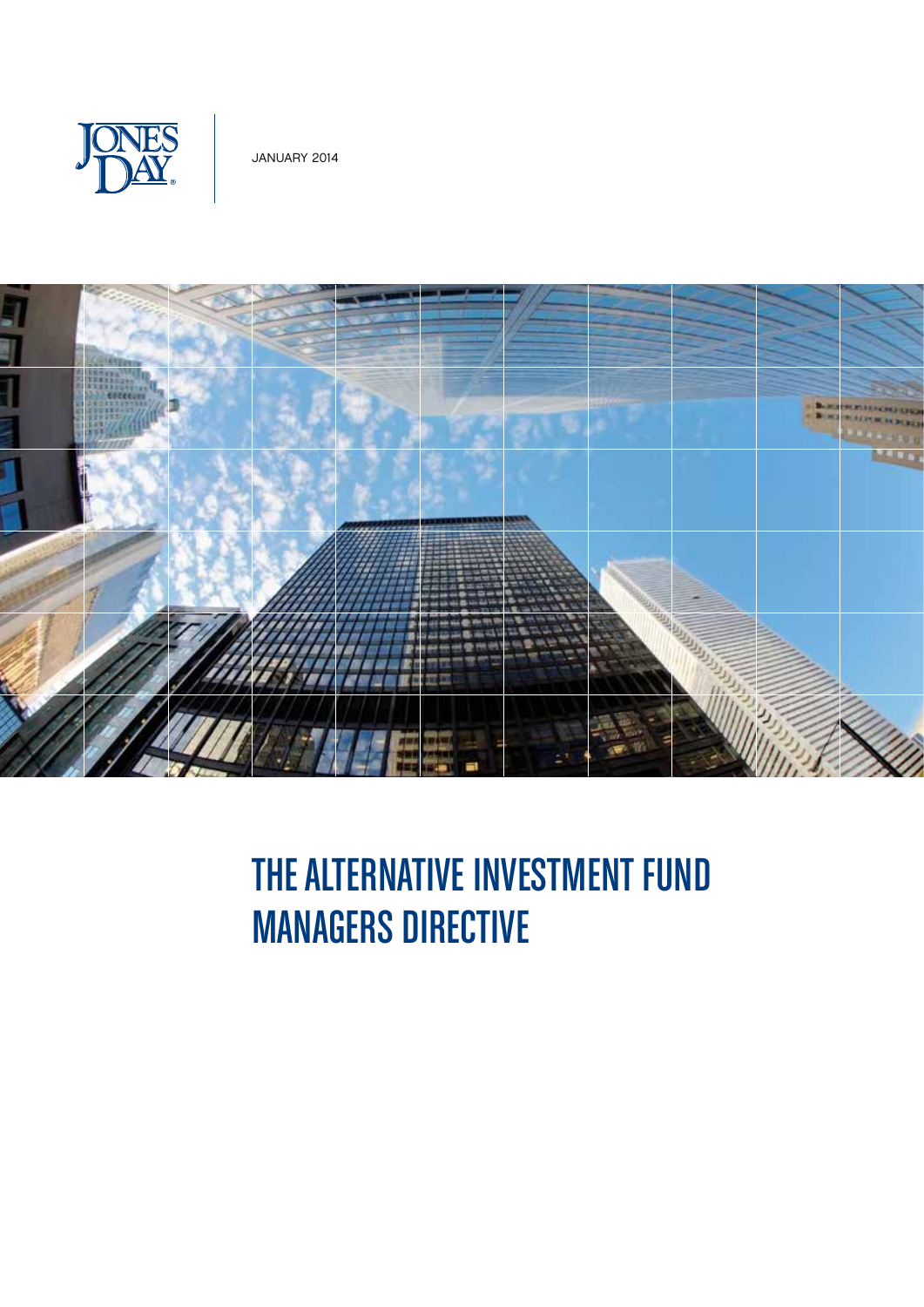The Alternative Investment Fund Managers Directive (the "AIFMD") is a response to difficulties in the financial markets and calls for greater regulation of alternative investment funds ("AIFs") and alternative investment fund managers ("AIFMs"). The aim of the AIFMD is to implement a coordinated and stringent regulatory framework for AIFMs across the European Union (the "EU").

This *Commentary* sets out the key features of the AIFMD and considers its impact on the AIFMs that fall within its scope. Throughout the Commentary, Action Points highlight suggestions as to the steps AIFMs should be taking in relation to particular aspects of the AIFMD.

#### BACKGROUND AND IMPLEMENTATION

The finalisation of the AIFMD came after a protracted period of negotiation and consultation which encompassed several draft versions of the AIFMD and the extensive "trialogue" procedure involving the European Commission, European Parliament and the Council of the EU. The result was a compromise document which lacks coherence and clarity.

Eventually, the AIFMD was adopted by the European Parliament on 11 November 2010 and by the Council of the EU on 27 May 2011.

The final version of the adopted text was published in the Official Journal of the European Union on 1 July 2011, following which the AIFMD came into force on 21 July 2011. EU Member States were required to implement the AIFMD by 22 July 2013. That being said, 15 of the 27 EU Member States to which this deadline applied failed to comply with it.

On 22 March 2013, the AIFMD delegated Regulation (Regulation 231/2013) was published in the Official Journal of the European Union. The delegated Regulation entered into force 20 days after publication (11 April 2013) and applied from 22 July 2013. The delegated Regulation supplements the AIFMD in respect of exemptions, general operating conditions, depositaries, leverage, transparency and supervision, amongst other areas.

The AIFMD provides for a substantial secondary law-making procedure which has been in process for over two years, together with the issue of significant guidance level materials. Guidance, technical standards and consultation papers have been issued by the European Securities and Markets

Authority ("ESMA"), the UK's Financial Services Authority ("FSA") (now the Financial Conduct Authority ("FCA"), as described below) and Her Majesty's Treasury (the "Treasury"), along with the relevant authorities in other jurisdictions.

On 1 April 2013, the FSA was abolished and replaced by a new regulatory regime comprising the Financial Policy Committee, the Prudential Regulation Authority and the Financial Conduct Authority ("FCA"). The FCA has taken over responsibility for matters relating to the AIFMD. Prior to 1 April, the FSA published a discussion paper on implementation of the AIFMD (DP12/1), together with two formal consultation papers (CP12/32 and CP13/9). The consultation papers provide further guidance on the implementation of the AIFMD; operating requirements for full-scope and subthreshold alternative investment fund managers; prudential requirements; consumer redress; depositaries; marketing; and fees. In June, the FCA published Policy Statement (PS13/5) "Implementation of the Alternative Investment Fund Managers Directive". The Policy Statement provides additional and revised guidance covering implementation and scope, operating requirements, prudential requirements, consumer redress, depositaries, remuneration and marketing (as discussed further below) and transposes significant content into the FCA's Handbook of Guidance and Rules. Furthermore, now that the implementation date has passed, the FCA has adopted the practice of providing advice and clarifications through its new AIFMD portal on the FCA website. Recently, the FCA published its consultation on its intended application of the AIFMD remuneration code (6 September 2013).

The Treasury has been responsible for transposing those parts of the AIFMD that require changes to primary and secondary legislation in the UK (including the Financial Services and Markets Act 2000 and the Financial Services and Markets Act 2000 (Regulated Activities) Order 2001). In May 2013, the Treasury published two responses to its consultation process on the transposition of the AIFMD accompanied by an amended version of the UK regulations on the AIFMD (The Alternative Investment Fund Managers Regulations 2013). The responses provide assistance on a number of areas including, in particular, clarification on the scope of the marketing provisions and confirmation that the transitional period (discussed further below) will apply to both EU and third country AIFMs. The Treasury has also published question and answer materials on the transposition of the AIFMD.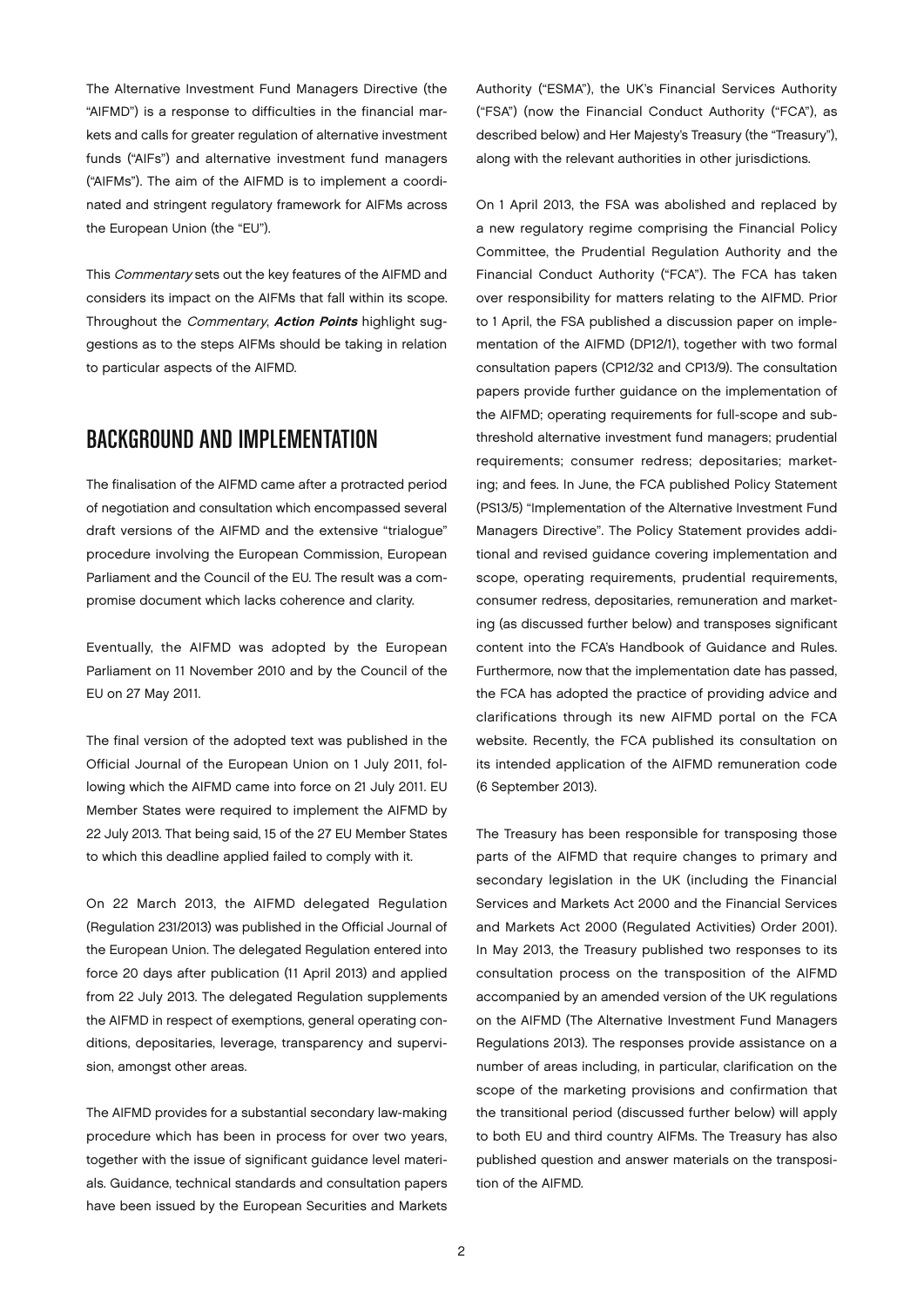The official translation of the final version of ESMA's guidance on the key concepts of the AIFMD (ESMA/2013/611) was published on 14 August 2013 and took effect two months after this date (14 October 2013). The final guidelines follow the report which was published in May 2013 on the related consultation process which revolved around a consultation paper published in December 2012. The final guidelines are useful for AIFMs and regulatory authorities and explain the concepts relating to AIFs (including the meaning of collective investment undertaking, defined investment policy and capital raising, amongst others). ESMA has also recently published (on 21 August 2013) an opinion on technical standards in respect of types of AIFM which is designed to ensure consistent application of the AIFMD. In addition, at the start of October 2013, ESMA published final guidelines on the reporting obligations for AIFMs requiring regular reporting of certain information to national supervisors (please see further details in the disclosure and transparency section).

It is also worth noting that in March 2013 the European Commission published a webpage containing its answers to questions submitted to it on the AIFMD. The topics covered include: passporting; master AIFs and feeder AIFs; private equity; scope and exemptions; transitional provisions; and depositaries. On a cautionary note, fund managers should think carefully about using the question and answer portal as there is potential for this informal process to result in the Commission providing binding answers which might not be consistent with application of the AIFMD itself.

The developments described above have improved understanding of the AIFMD and the manner in which it will be implemented. As such, the detail that follows incorporates relevant secondary material, where appropriate.

## COVERAGE AND RECEPTION

The AIFMD generated considerable debate during its finalisation and it has consistently attracted disparaging reviews from certain parties, not least because it is regarded in some quarters as a politically motivated attack on hedge funds and private equity funds. Unsurprisingly, the British Venture Capital Association described the AIFMD as manifestly unfair and bad for British business. The FSA (as it was) criticised the AIFMD for adopting a "one size fits all" approach to market regulation and this criticism has been echoed by the Investment Management Association.

On the other hand, supporters of the AIFMD have argued that improved levels of transparency and supervision will provide better protection for investors from the riskier investment strategies employed by AIFMs. Furthermore, the AIFMD aims to develop a single EU market for AIFs (by way of the marketing passport—see below) which would alleviate the current complexities of complying with the different marketing regimes in each EU Member State.

## APPLICATION AND SCOPE

Subject to certain exemptions (outlined below), the AIFMD applies to:

- All EU AIFMs managing EU AIFs or non-EU AIFs (irrespective of whether they are marketed in the EU);
- Non-EU AIFMs managing EU AIFs (irrespective of whether they are marketed in the EU); and
- Non-EU AIFMs marketing AIFs (whether EU AIFs or non-EU AIFs) within the EU.

The AIFMD thus applies to AIFMs, not directly to AIFs themselves.

What is an AIFM? An AIFM is any legal person whose regular business is managing one or more AIFs. "Managing" for these purposes is broadly defined as providing investment management services, being portfolio management or risk management. AIFMs may also undertake administration, marketing and activities related to the assets of AIFs. "Activities related to the assets of AIFs" include real estate administration activities and advice given to undertakings on capital structure, industrial strategy and related matters, as well as other services connected to the management of the AIF and its investments.

What is an AIF? An AIF is any collective investment undertaking which raises capital from a number of investors with a view to investing it for the benefit of those investors according to a defined investment policy. Broadly, all funds which are not covered by the Directive on Undertakings for Collective Investment in Transferable Securities ("UCITS") may be caught (including direct and indirect real estate funds), save for those structures specifically carved out or exempted from the scope of the AIFMD.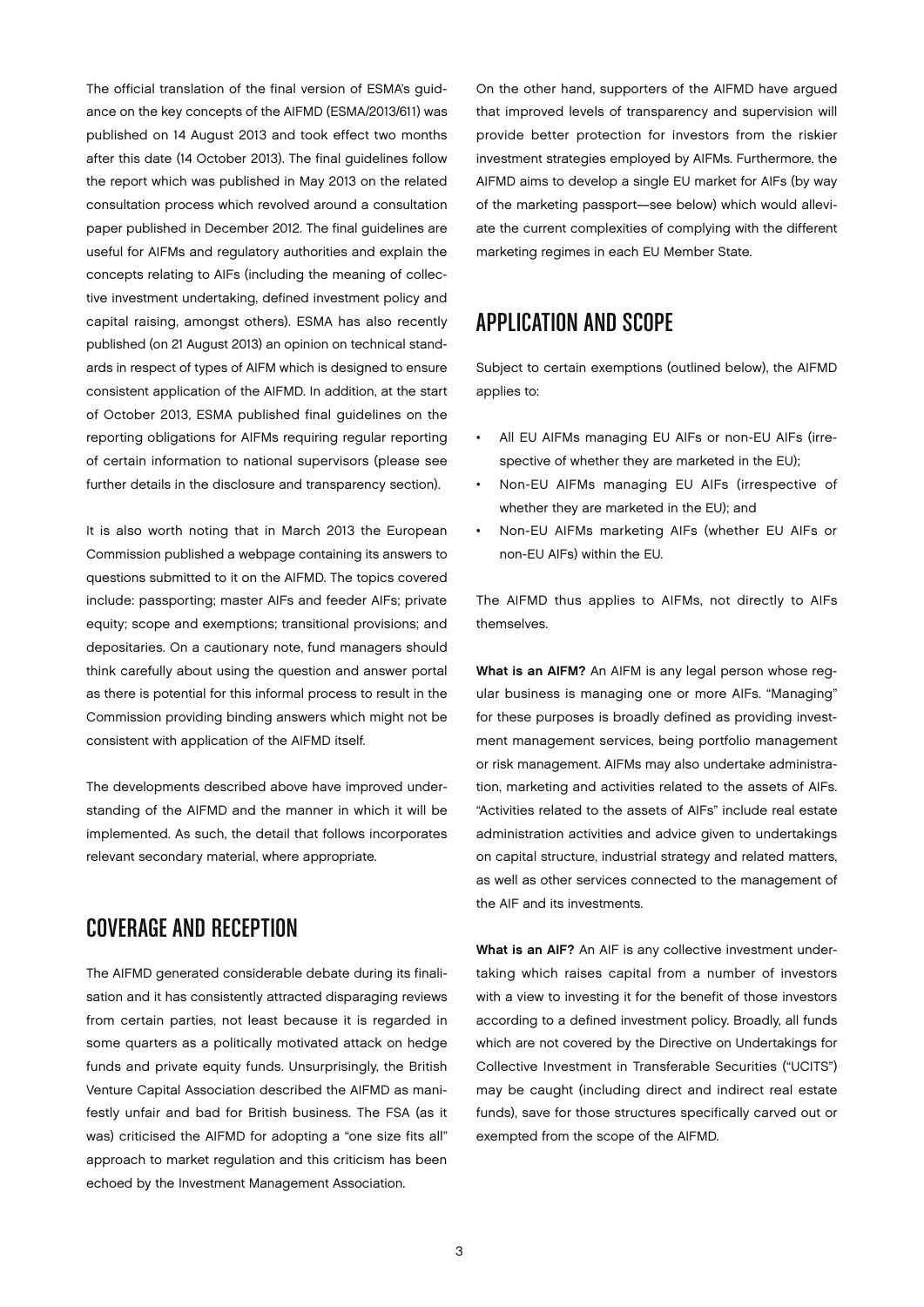## KEY PROVISIONS

The AIFMD introduces significant obligations and restrictions on AIFMs relating to operational and compliance matters. A number of the provisions in the AIFMD have ramifications for the relationship between AIFMs and their service providers. The AIFMD also regulates the way in which AIFMs may market AIFs. The key provisions of the AIFMD are described in this Commentary. Furthermore, a table setting out the applicability and requirements of the AIFMD in respect of EU/ non-EU AIFMs managing and/or marketing EU/non-EU AIFs is included in the Appendix.

# AUTHORISATION OF AIFMS AND TRANSITIONAL ARRANGEMENTS

The long-term aim of the AIFMD is that all firms which fall within the scope of the AIFMD will eventually be authorised and regulated by an EU financial services regulator.

The AIFMD provides a one-year transitional period for firms managing AIFs (and non-EU AIFs marketing AIFs to EU investors) before 22 July 2013. Such firms will have until July 2014 to comply with the requirements of the AIFMD. Furthermore, such firms will be permitted to continue their activities in accordance with the FCA Handbook of Rules and Guidance applying before 22 July 2013.

However, an EU AIFM wishing to start managing an AIF (whether an EU AIF or non-EU AIF) or a non-EU AIFM wishing to start managing an EU AIF or marketing a non-EU AIF to EU investors after 22 July 2013 may not benefit from this transitional period and may therefore need to apply for appropriate authorisation before commencing such activities.

The authorisation requirements under the AIFMD have a number of practical implications for firms. From a UK perspective, the FSA's and the Treasury's formal consultation papers have provided some assistance in this area. For example, a UK AIFM will need to be authorised under Part IV of the Financial Services and Markets Act 2000 by the FCA to carry on the new regulated activity of managing an AIF. Therefore, those firms with an existing permission to carry on a regulated activity may seek a variation of permission to allow them to act as an AIFM.

Furthermore, the FSA indicated that a grandfathering process may be allowed for those firms currently holding

permissions to operate a collective investment scheme ("CIS") or to act as a sole director of an open-ended investment company ("OEIC"). A firm that currently acts as a management company of a UCITS will already hold a Part IV permission to establish, operate and wind up a CIS or to act as sole director of an OEIC. The Treasury has indicated that all UCITS management companies may be automatically transferred to the new activity of managing a UCITS. Where the firm manages AIFs as well, it will be subject to the same authorisation or variation of permission processes as any other AIFM. The Treasury has stated that a person who has the "managing UCITS permission" would not need permission to operate a CIS to manage a UCITS and that the activity of being a sole director of an OEIC will be abolished, as the activities of managing an AIF or a UCITS will replace it entirely.

The details above confirm that the same firm can manage both UCITS and AIFs if it holds the necessary authorisations, so it will be possible for the Part IV permissions of managing an AIF and managing a UCITS to be held together.

Under the AIFMD, an AIFM and a UCITS management company may also be permitted to carry out certain other activities that would otherwise be regulated under The Markets in Financial Instruments Directive 2004/39/EC ("MiFID"). More specifically, firms can perform some or all of the services allowed by Article 6(4) of the AIFMD and Article 6(3) of the UCITS Directive (essentially activities ancillary to operating funds and dealing with fund assets). A firm cannot be a manager of AIFs or UCITS and simultaneously perform the full range of activities possible under a MiFID authorisation because AIFMD and MiFID authorisations are mutually exclusive. In this context, the FCA's implementation of the AIFMD distinguishes between Collective Portfolio Management firms and Collective Portfolio Management Investment firms; the former being firms that manage AIFs but do not carry out permitted MiFID services and the latter being firms that also carry out permitted MiFID services. This distinction has an impact, in particular, in relation to capital requirements under the AIFMD.

Firms, especially those which manage real estate funds, may currently be authorised under the Insurance Mediation Directive 2002/92/EC ("IMD") and have permissions to carry out insurance mediation activities. Unfortunately, no attention appears to have been given to whether IMD and AIFMD authorisations are mutually exclusive (as with MiFID and AIFMD) or potentially complementary (as with UCITS and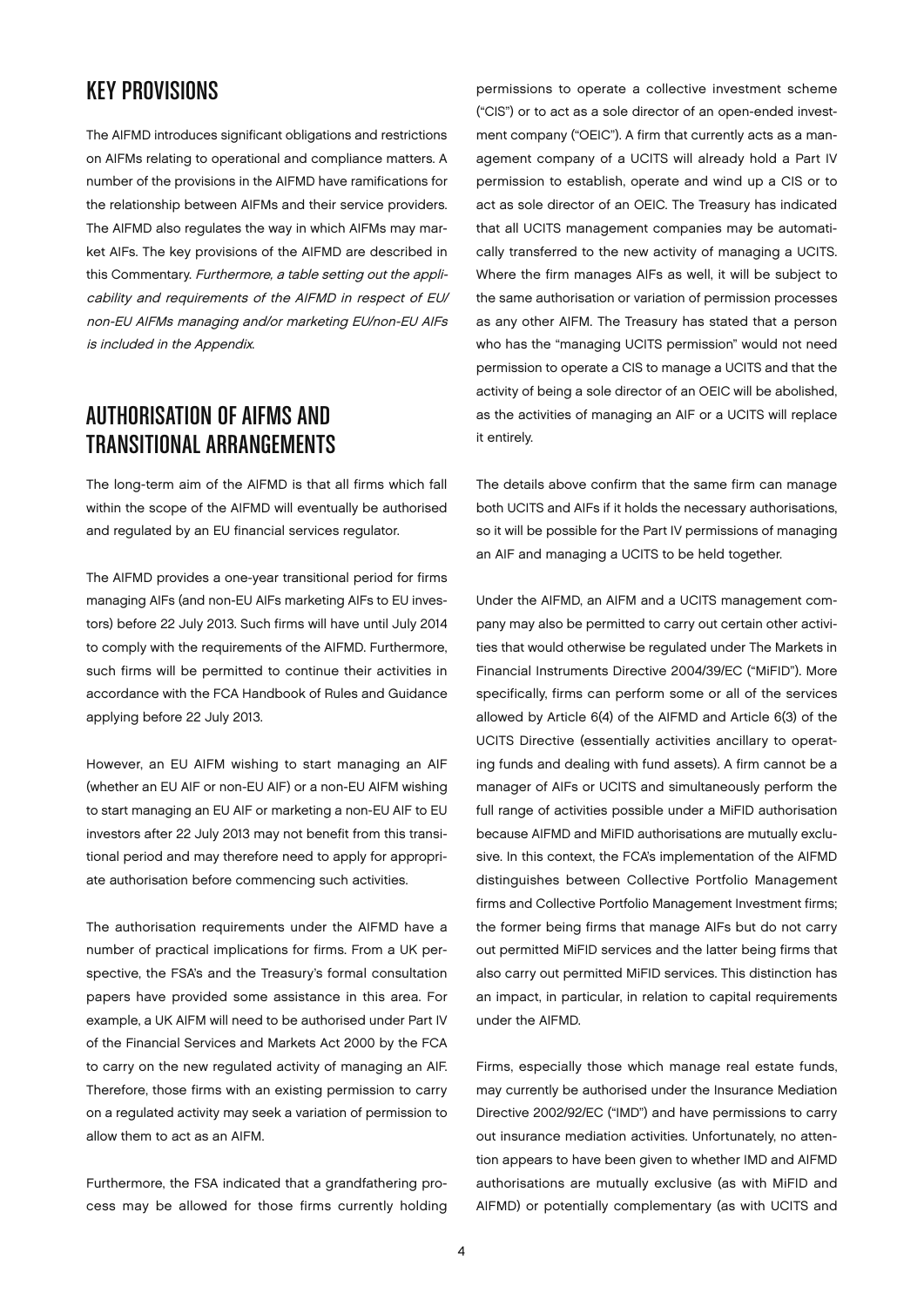AIFMD). This is a matter which we hope will be addressed in what remains of the consultation process, but a logical solution would be for the FCA to apply limitations to the relevant permissions to make it clear that any IMD activities should be carried out within the context of acting as an AIFM rather than providing a full range of insurance related services.

On a cautionary note in respect of timing, the FCA's current position is to recommend that firms seeking a new authorisation or variation of permission should apply to the FCA no later than 22 January 2014, in case 6 months is required to determine the application. Technically, the delegated Regulation gives the FCA 3 months to determine an application with the possibility of an extension to 6 months where the application is materially incomplete. On this basis, an application will need to be submitted by 22 April 2004. This appears to contradict the grace period in the delegated Regulation but reflects the fact that the authorities have repeatedly commented that firms should be in a position to comply with the AIFMD by 22 July 2014.

Action Points: AIFMs should have confirmed whether they can benefit from the transitional provisions and identify appropriate timings for applications (including new AIFMs potentially applying under the current regime so as to benefit from any grandfathering provisions). Furthermore, firms should consider whether it would be appropriate to apply for the Part IV permissions necessary to enable them to perform some or all of the services allowed by Article 6(4) of the AIFMD and Article 6(3) of the UCITS Directive. Finally, firms which may be intending to manage AIFs and also engage in a broad range of MiFID activities should be aware that structural changes will be required to facilitate such arrangements, given that AIFMD and broader MiFID authorisations are mutually exclusive.

#### EXEMPTIONS

These exemptions may be helpful for managers of small real estate, venture capital, hedge and private equity funds, and closed ended funds which are fully invested or coming towards the end of their lifespan.

There is a partial exemption for:

• AIFMs managing AIFs that have total assets of less than €100 million; or

• AIFMs managing AIFs that have total assets of less than €500 million, provided (i) the AIFs are not "leveraged" and (ii) no redemption rights exist during a period of five years following the date of initial investment in each AIF.

For the purposes of the AIFMD, "leverage" is broadly defined to include any method by which an AIFM increases the exposure of an AIF it manages, whether through borrowing of cash or securities, or leverage embedded in derivative positions, or by any other means. There is some uncertainty as to whether borrowing by a special purpose vehicle owned by an AIF will constitute "leverage" of the AIF for these purposes.

The AIFMD permits Member States to establish a de minimis registration regime for these exempt sub-threshold AIFMs, requiring them to register with, and report annually to, regulators but without requiring full AIFMD authorisation. Sub-threshold AIFMs also have the right to opt-in to full authorisation under the AIFMD in order to benefit from the AIFMD marketing passport regime. Where the applicable thresholds are exceeded, the AIFM must decide whether such situation is temporary (i.e. unlikely to exceed the threshold for more than three months). If the situation is temporary, the AIFM is able to maintain its registration-only status. However, if the situation is not temporary, the AIFM must seek full AIFMD authorisation within 30 calendar days. It should be noted that Member States have the option of imposing additional requirements on sub-threshold AIFMs.

In addition to the partial exemption for AIFMs managing small AIFs, the AIFMD's transitional provisions carve out of its scope AIFMs that solely manage closed-ended AIFs which either:

- Do not make further investments after 22 July 2013; or
- Have a lifespan which will expire by 22 July 2016 and which closed their subscription period before the AIFMD came into force (21 July 2011).

An AIFM seeking to make use of the second option will need to produce annual reports for its AIFs and comply with AIFMD requirements for AIFMs managing AIFs that acquire substantial stakes in EU companies.

In addition to the exemptions above, the scope of the AIFMD indicates that investment undertakings which invest the private wealth of investors without raising external capital do not fall within the auspices of the AIFMD. This should be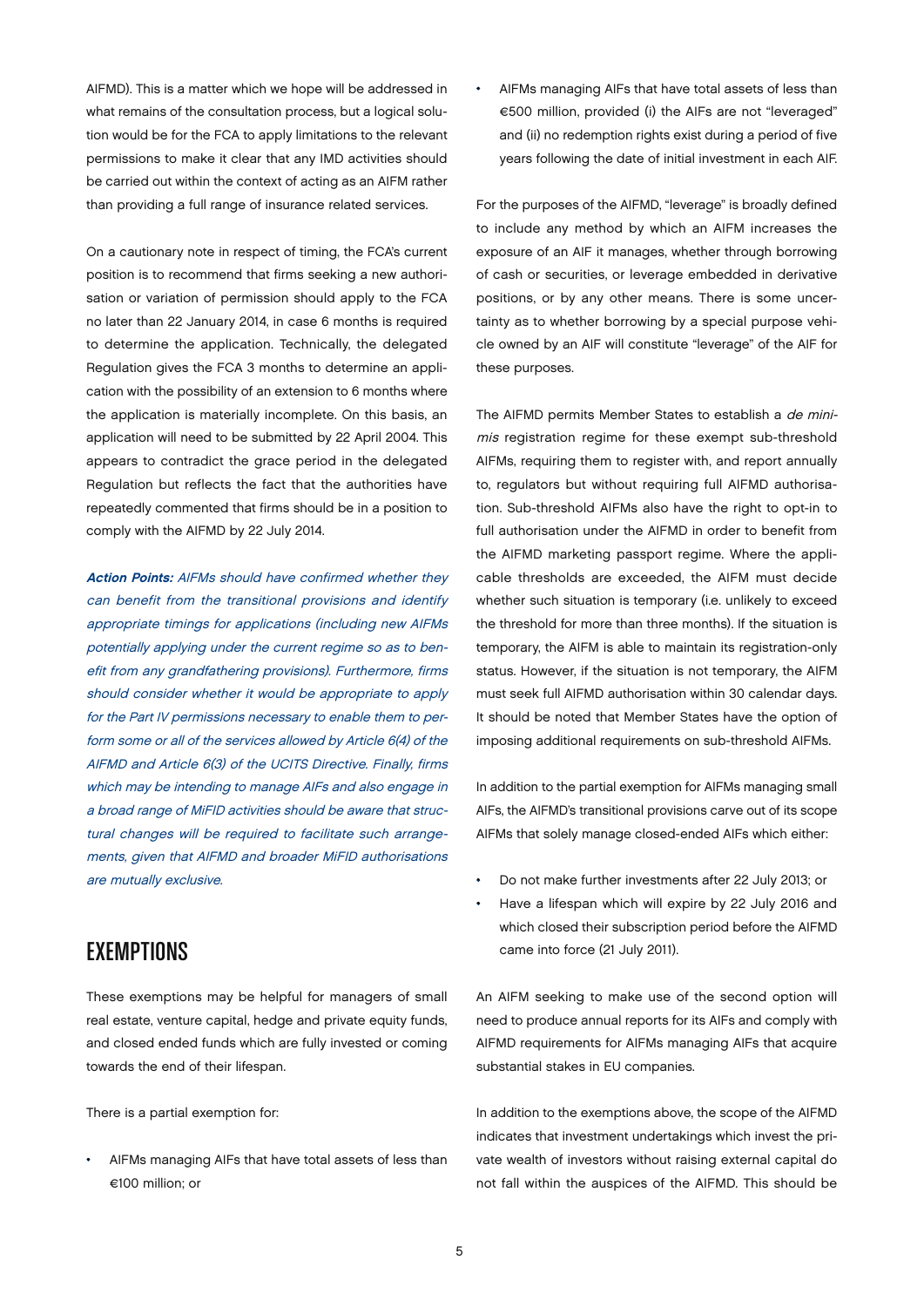of assistance to family offices and others. Furthermore, the AIFMD will not apply to holding companies (as defined in the AIFMD) on the understanding that the purpose of this definition is not to exclude managers of private equity funds, nor managers of alternative investment funds whose shares are admitted to trading on a regulated market, from the scope of the AIFMD. The AIFMD also states that it will not apply to the management of pension funds, employee participation or savings schemes, supranational institutions, national central banks or national, regional or local governments, or bodies or institutions which manage funds supporting social security or pension systems, nor to securitisation special purpose vehicles. The AIFMD recites that it shall also not apply to insurance contracts and joint ventures (see further below).

The broad definition of an AIF causes some concern regarding those circumstances where it is not possible to state with absolute certainty whether a particular structure constitutes an AIF. As noted above, the AIFMD explicitly excludes joint ventures from its scope. However, this concept has not been defined in the AIFMD or by ESMA. For its part, the FCA has provided guidance on how an AIF can be differentiated from a joint venture, but it has also cautioned participants to joint ventures that they will need to review their structural arrangements against the AIFMD secondary measures given that joint ventures can have AIF-like aspects (capital raising, investment policies, external management etc.). Furthermore, the FCA considers that certain property investment firms (in particular, real estate investment trusts) may or may not be covered by the AIFMD, depending on their exact structure. It seems likely that a case-by-case review will also be required for such vehicles.

The ESMA opinion on the key concepts of the AIFMD provides further clarification by setting out the criteria for what is considered to be a "collective investment undertaking", "capital raising", "defined investment policy" and the "number of necessary investors".

For instance, the ESMA guidance indicates that an undertaking will be a collective investment undertaking under the AIFMD where it pools together capital raised from investors and has the purpose of generating a pooled return for its investors from the pooled risk generated by acquiring, holding or selling investment assets as opposed to an entity whose purpose is to manage the underlying assets as part of a commercial or entrepreneurial activity.

Action Points: Fund managers falling within the scope of the AIFMD should have reviewed their fund structures to identify AIFs and the entity which should be properly regarded as the AIFM.

If, prima facie, the AIFMD does apply, AIFMs should consider whether an exemption or carve-out could be helpful.

The FCA and the Treasury have indicated that, as well as adding AIFMD concepts into UK legislation, the UK will maintain the existing collective investment scheme regime. This means that it will continue to be necessary to check whether fund arrangements constitute a CIS under UK law, not least because of the potential impact on UK marketing activities.

## CAPITAL REQUIREMENTS

The capital requirements under the AIFMD are different depending on whether the AIFM is internally or externally managing the AIF.

An AIF is internally managed when its governing body elects not to appoint an external AIFM (such as a corporate fund which is managed by its governing body). An AIF that is internally managed will itself be authorised as the AIFM. Where an AIF is not internally managed, the AIFM is the legal person appointed by or on behalf of the AIF to be responsible for managing it (i.e. for providing portfolio management or risk management services).

Initial Capital Requirement and Own Funds. An internally managed AIF will be required to maintain initial capital of €300,000.

An external AIFM will be required to maintain initial capital of €125,000 and will have to maintain own funds equal to the higher of:

- One quarter of fixed annual overheads; and
- 0.02 percent of the amount by which the total value of assets under management exceeds €250 million, subject to a cap of €10 million (however, up to 50% of this amount is not required if the AIFM benefits from a guarantee from a bank or insurer).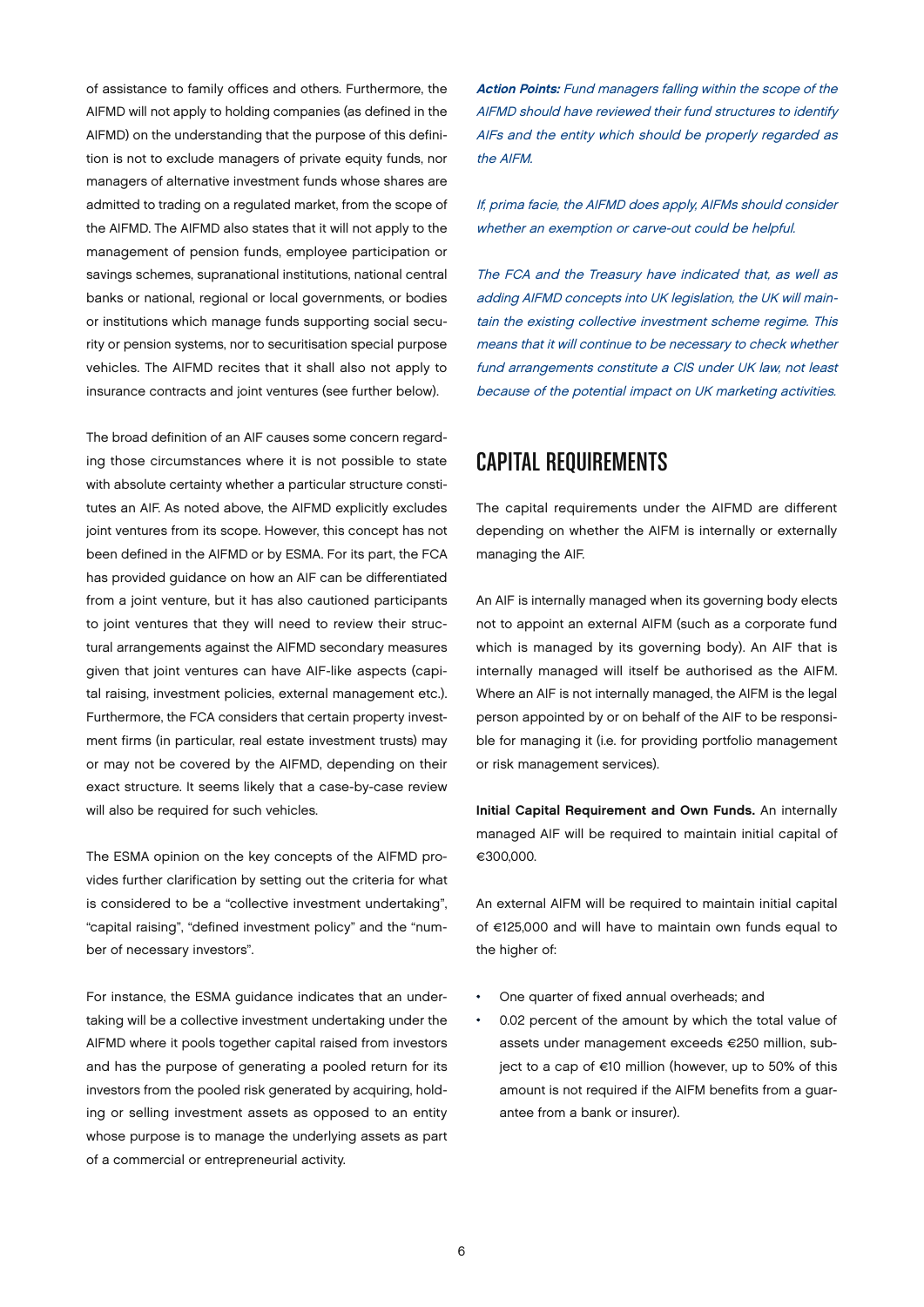Additional Requirements. In addition, external AIFMs and internally managed AIFs must also hold either:

- Appropriate professional indemnity insurance; or
- An amount of own funds to cover potential liability for professional negligence (being 0.01 percent of the value of assets under management).

Furthermore, Collective Portfolio Management Investment firms (being firms that manage AIFs and also carry out permitted MiFID services), will continue to be subject to ongoing GENPRU / BIPRU regulatory capital rules and will need to ensure that their own funds satisfy the higher of the requirements under the GENPRU / BIPRU regime and the AIFMD regime.

Items included as initial capital (for example, share capital and audited profits) may also be included within own funds for the purposes of meeting capital requirements. For example, if a firm has fully paid up ordinary share capital of £250,000, this amount can count both towards meeting the initial capital and towards meeting the own funds test. The requirements are not cumulative.

"Initial capital" and "own funds" are defined by reference to the Capital Requirements Directive ("CRD"). Therefore, any amendment to the CRD definitions is likely to affect which items an AIFM will be entitled to include within its initial capital or own funds. As a general rule, own funds must be invested in liquid assets or near-liquid / readily convertible assets and not in speculative positions. This will apply to all regulatory capital, except the initial capital requirement.

Action Points. AIFMs should assess whether they are internally or externally managing AIFs and what capital requirements apply. AIFMs should ensure whether they have sufficient assets to meet the AIFMD requirements and decide whether they will use professional indemnity insurance or additional capital buffers.

#### GOVERNANCE AND OPERATING CONDITIONS

The AIFMD requires AIFMs to abide by certain general principles which include, for example: acting in the best interests of the AIF, the investors and the integrity of the market; acting honestly and with due skill, care and diligence; treating investors fairly; and complying with regulatory requirements.

The delegated Regulation clarifies the general duty of AIFMs to act in the best interests of the AIF, the investors and the integrity of the market. For example, it stipulates that AIFMs should apply appropriate policies and procedures to prevent malpractices such as market timing (taking advantage of out of date or stale prices for portfolio securities that impact the calculation of an AIF's net asset value or buying and redeeming units of an AIF within a few days, thereby exploiting the way the AIF calculates its net asset value) or late trading and establish procedures to ensure the AIF is managed efficiently to prevent undue cost being charged to the AIF and its investors.

As a further example, AIFMs need to be aware of their obligation to act with due skill, care and diligence when appointing a prime broker or selecting a counterparty. The AIFM should appoint only entities that are subject to ongoing supervision, are financially sound (that is, the entity abides by adequate capital requirements) and have an organisational structure appropriate to the services to be provided.

AIFMs are also required to manage conflicts of interest and operate satisfactory risk management and liquidity management systems.

The delegated Regulation stipulates that it is important to establish a conflicts of interest policy for the AIFM which identifies situations in which activities carried out by the AIFM could constitute conflicts of interest that may lead to potential risks of damage to the AIF's interests or the interests of its investors. In so doing, the AIFM should consider all relevant activities, including portfolio management and the activities of its delegates, external valuer or counterparties. For any conflicts of interest which are identified, there must be a framework according to which such conflicts can be managed and disclosed.

One of the central components of a risk management system, according to the delegated Regulation, is a permanent management function which has a primary role in shaping the risk management policy and risk monitoring/measuring to ensure that risk levels are appropriate. Given the importance of this function, it is vital that it has the necessary authority and access to all relevant information and to senior management.

As with risk management, AIFMs should be able to demonstrate that appropriate and effective liquidity management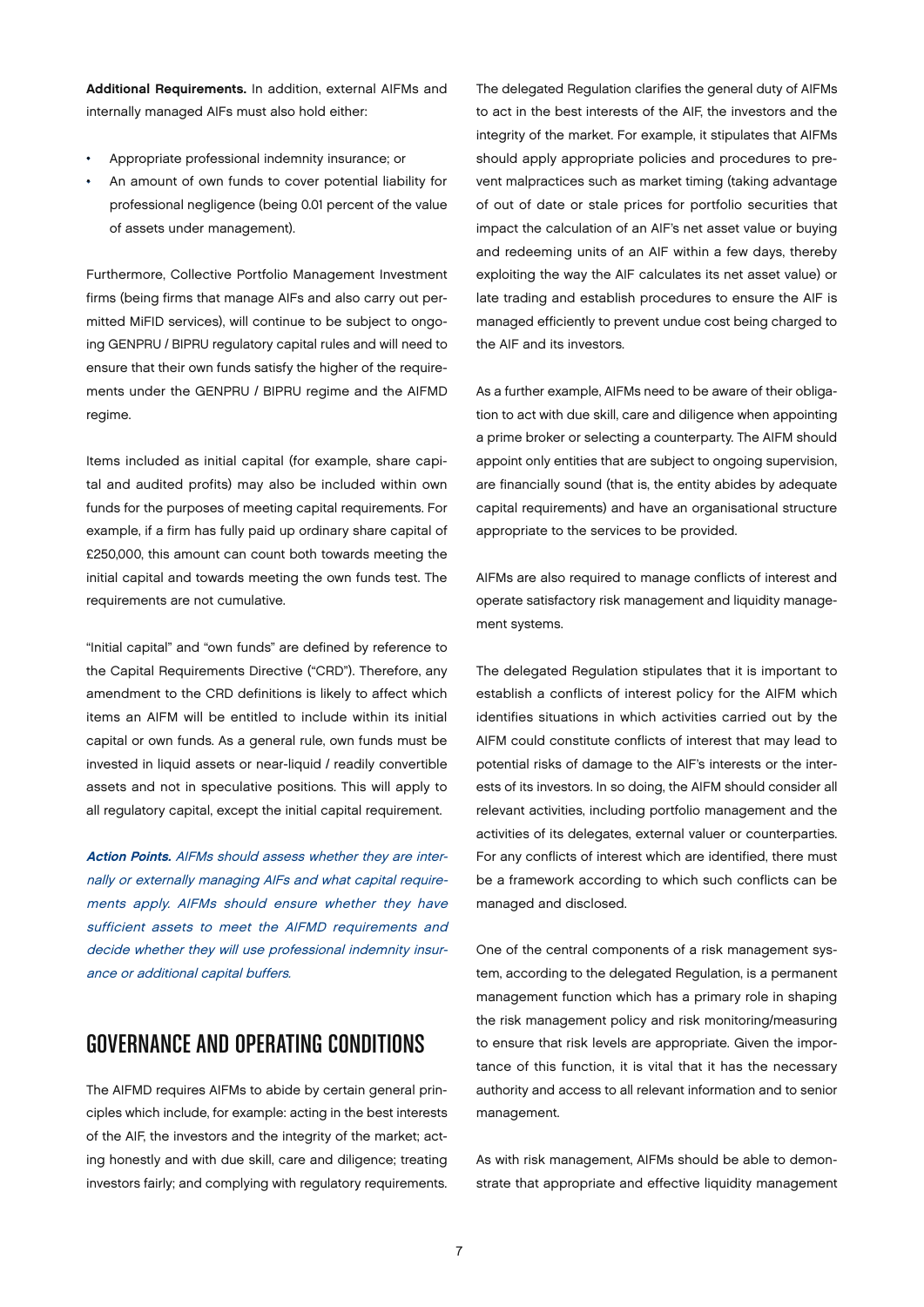policies and procedures are in place to prevent difficulties associated with illiquid assets, valuation issues and redemption requests. By way of example, such procedures could include annual stress tests to simulate liquidity shortages or atypical redemption requests.

Generally, AIFMs should establish a well-documented organisational structure that clearly assigns responsibilities, defines control mechanisms and ensures appropriate information flow between all relevant parties. The delegated Regulation highlights the importance of adopting a proportionate approach when calibrating the requisite policies and procedures to the size and complexity of the AIFM's business.

Action Points. AIFMs should ensure that policies and procedures are compliant with the AIFMD requirements and consider carrying out systems audits and simulations to identify any areas requiring further attention. AIFMs should review the capacity and independence of the compliance, audit and risk management functions, and consider any necessary improvements. Proportionate policy documentation should be in place for AIFMD compliance.

#### **REMUNERATION**

The remuneration requirements in the AIFMD apply to all AIFMs authorised under the AIFMD and stipulate remuneration policies and practices which promote effective risk management for categories of staff whose professional activities have a material impact on the risk profiles of the AIFs they manage. These categories include senior management, risk takers and control functions (as well as any employee receiving total remuneration that takes him or her into the same remuneration bracket as senior management and risk takers).

ESMA published its final report setting out guidelines for the remuneration of AIFMs under the AIFMD on 11 February 2013. ESMA's report clarifies which staff will be regarded as falling within the categories described above (and will therefore be "Identified Staff" for the purposes of the AIFMD). ESMA also confirmed that the general remuneration requirements need only be applied to Identified Staff but, in any case, strongly recommended voluntary application to all AIFM staff.

The remuneration requirements apply to:

- All forms of payments or benefits paid by the AIFM;
- Any amount paid by the AIF itself, including carried interest; and
- Any transfer of units or shares of the AIF,

in exchange for professional services rendered by the AIFM Identified Staff.

The cornerstone of the remuneration requirements is that an AIFM establishes a consistent remuneration policy which promotes sound and effective risk management. The AIFMD also sets out a number of principles which should be adopted by AIFMs in a proportionate way. These principles include the following requirements:

- The remuneration policy should be in line with the business strategy, objectives, values and interests of the AIFM, and the AIF it manages or the investors of such AIF (including measures to avoid conflicts of interest) and does not encourage risk-taking which is inconsistent with the risk profiles, fund rules or instruments of incorporation of the AIF it manages;
- The general principles of the remuneration policy should be reviewed periodically and be subject to central and independent internal review;
- Staff members engaged in control functions should be compensated in accordance with achievement objectives linked to their functions;
- The remuneration of the senior officers in the risk management and compliance functions should be directly overseen by a remuneration committee (in line with the proportionality principle, ESMA has confirmed that not all AIFMs will require a remuneration committee; for example, AIFMs managing AIFs of €1.25 billion (in aggregate) or less and with 50 employees or less);
- Fixed and variable components (for example, bonuses) of total remuneration should be appropriately balanced and the fixed element must represent a sufficiently high proportion of total remuneration to allow a fully flexible bonus policy (including not paying bonuses at all);
- At least 50 percent of variable remuneration must be paid in shares or units in the relevant AIF (subject to the legal structure of the AIF and adjustment for multiple AIFs);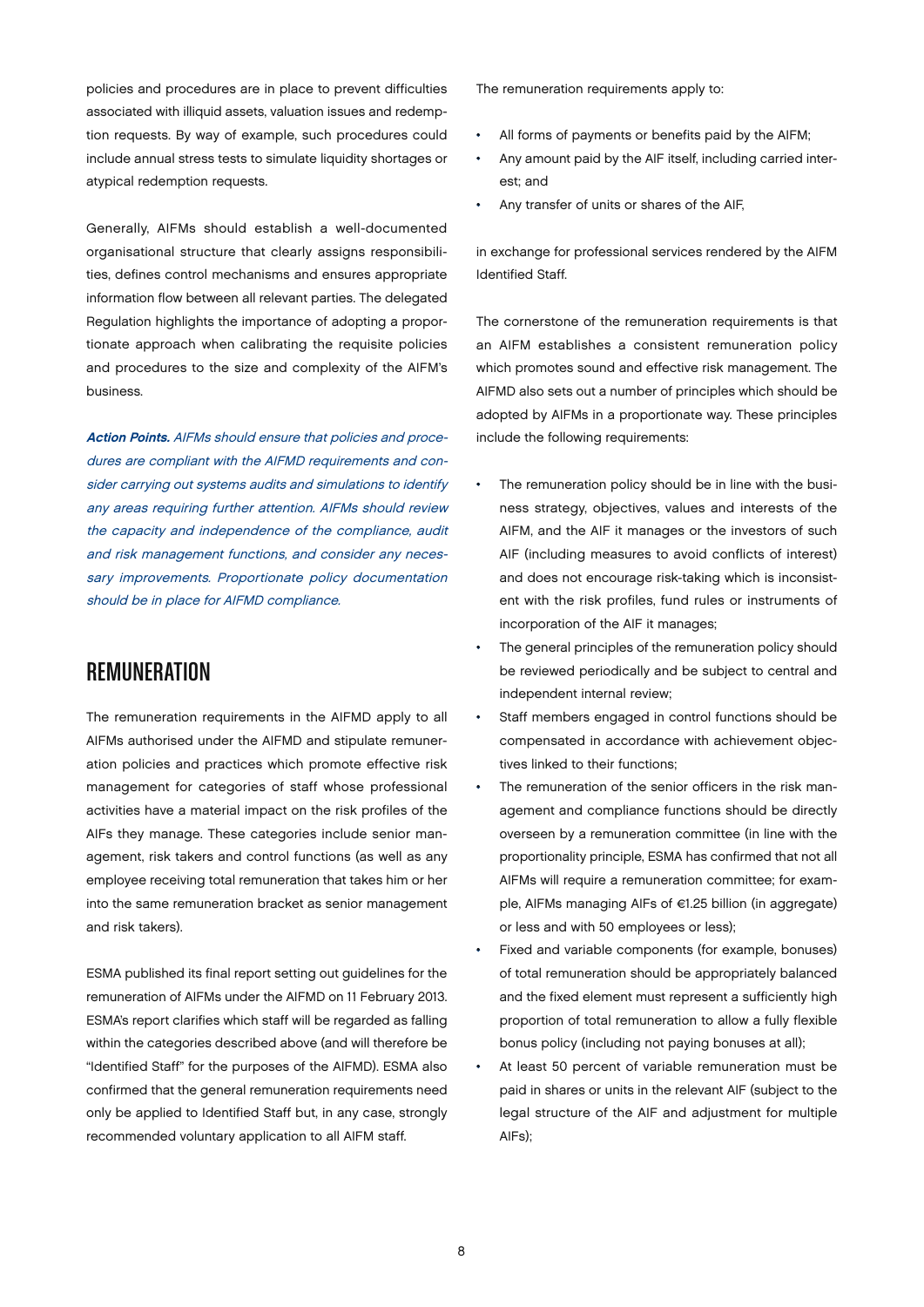- A substantial portion, which is at least 40 percent to 60 percent (where the variable remuneration is a particularly high amount) of the variable remuneration component should be deferred over a period appropriate to the life cycle, redemption policy and risks of the AIF (which, per the AIFMD, will usually be at least three to five years);
- The AIFM's pension policy should be in line with the business strategy, objectives, values and long-term interests of the AIFM and the AIF it manages (for example, if the employee leaves the AIFM before retirement, discretionary pension benefits should be held by the AIFM for a period of five years); and
- Staff members should be required to undertake not to use personal hedging strategies or insurance to undermine the risk alignment effects embedded in their remuneration arrangements and variable remuneration should not be paid through vehicles or methods that facilitate the avoidance of the requirements of the AIFMD.

These requirements are derived from the Financial Stability Board/G20 standards which are also similar (but not identical) to the remuneration provisions being implemented in accordance with the CRD (which will depend on the nature of the organisation and its business).

Credit institutions and investment firms subject to the CRD and the AIFMD will therefore have to be aware of where the AIFMD requirements impose additional or different requirements to those in the CRD. This reflects that fact that although ESMA's recent final report does clarify that public disclosure of detailed information regarding remuneration policies and practices will not necessarily have to be made under the AIFMD, such public disclosure may still be required under other EU and national rules.

Action Points. AIFMs should assess the suitability of current remuneration arrangements and implement the necessary changes. In particular, a comprehensive remuneration policy should be put in place which includes those elements stipulated by the AIFMD.

## ASSET VALUATION

Under the AIFMD, for each of the AIFs it manages, an AIFM is required to ensure that:

- Appropriate and consistent policies and procedures are established for the proper and independent valuation of the assets of those AIFs; and
- The net asset value per share/unit in the AIF is calculated and disclosed to investors (it is not clear how this second requirement will be applied to AIFs which issue neither shares nor units, such as private equity or real estate AIFs structured as limited partnerships).

The delegated Regulation lays down the main features of the valuation policies and procedures. Such policies and procedures should cover all material aspects of the valuation process and controls in respect of the relevant AIF, including (by way of example):

- The competence and independence of the personnel valuing the assets;
- The specific investment strategies of the AIF;
- The controls in place over the selection of valuation inputs, sources and methodologies; and
- The escalation channels for resolving valuation differences.

The valuation policies should set out the responsibilities of all parties involved in the valuation process, including the AIFM's senior management. Where an external valuer is appointed, the policies should set out a process for the exchange of information between the AIFM and the external valuer to ensure all necessary valuation information is provided.

All AIF assets must be valued at least once a year and, additionally, when units of the AIF are issued or redeemed (if the AIF is close-ended) or with "appropriate frequency" (in the case of open-ended AIFs). An AIFM may calculate the valuations itself or appoint an independent external valuer to perform this function.

#### **DELEGATION**

Subject to certain requirements and limitations, the AIFMD permits AIFMs to delegate the performance of some of their functions.

The delegated Regulation sets out the conditions under which an AIFM is permitted to delegate certain of its functions. The conditions are intended to ensure that delegation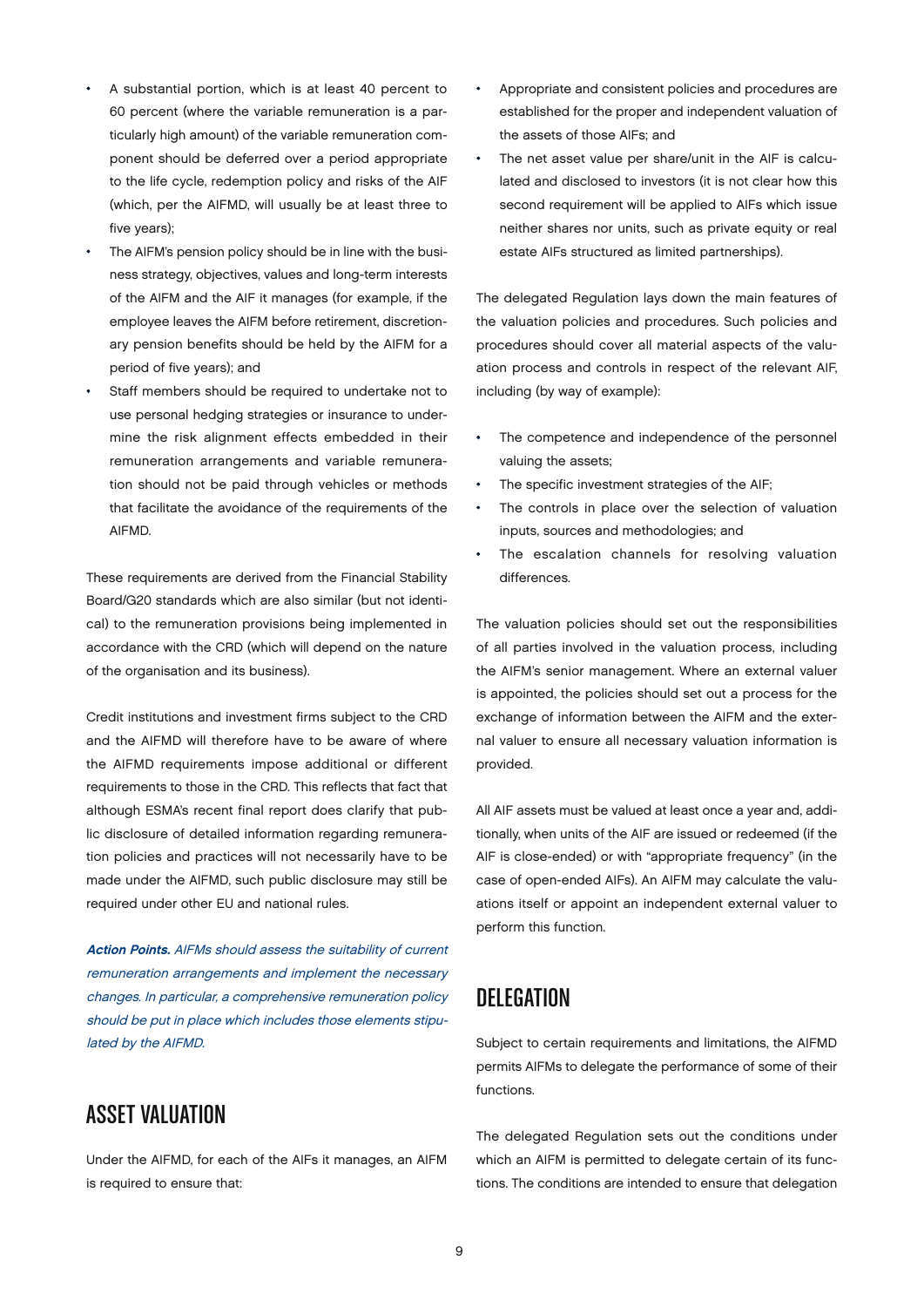does not prevent an AIFM from acting in the best interests of investors and that the AIFM retains responsibility for delegated functions. In particular, an AIFM cannot delegate its functions where delegation would render it a mere "letterbox" entity.

An AIFM shall be deemed to be a letter-box entity and shall no longer be considered to be the manager of the AIF in, at least, any of the following circumstances:

- The AIFM no longer retains the necessary expertise and resources to supervise the delegated tasks effectively and manage the associated risks;
- The AIFM no longer has the power to take decisions in key areas which fall under the responsibility of senior management (particularly in relation to investment policies and strategies);
- The AIFM loses its contractual rights to instruct and inspect its delegates or the exercise of such rights becomes impossible; or
- The AIFM delegates the performance of investment management functions to an extent that exceeds by a substantial margin the investment management functions performed by the AIFM itself (this restriction being a late clarification from ESMA that will have material practical implications for a number of fund managers).

In addition, an AIFM seeking to delegate certain of its functions must be able to demonstrate that the delegate is capable of performing, qualified to perform and has sufficient resources to perform the relevant functions delegated, was selected with all due care and can be effectively monitored and instructed by the AIFM. The delegate's staff must also be sufficiently experienced and of good repute.

Further restrictions apply when an AIFM delegates portfolio management or risk management. Such functions may not be delegated to:

- The depositary or any delegate of the depositary;
- A non-EU undertaking, unless there is appropriate cooperation between the regulatory authorities supervising the AIFM and the delegate;
- Any entity that is not both authorised or registered and supervised for asset management, unless the AIFM's regulator has given its prior consent; or
- Any other entity whose interests may conflict with the AIFM or the AIF investors unless that entity segregates

its delegated tasks from any other potentially conflicting tasks and potential conflicts are properly identified, managed, monitored and disclosed to investors.

Sub-delegation by a delegate is allowed, provided that the following conditions are satisfied:

- The AIFM has consented in advance;
- The AIFM has given prior notice of the sub-delegation to its regulator;
- The requirements applicable to a delegation of the function are also met in relation to the sub-delegation; and
- The delegate reviews the services provided by its subdelegates on an ongoing basis.

An AIFM applying for authorisation under the AIFMD will need to disclose its delegation arrangements (including the identity of the delegate and a description of any potential conflicts of interest) to its regulator. An AIFM must then give its regulator advance notice of any new delegation arrangement. The same details must also be made available to AIF investors before they invest. This information must be updated to reflect any material changes.

#### **DEPOSITARIES**

Generally, AIFMs will need to ensure that a single depositary is appointed for each AIF it manages. However, a depositary is not required in relation to a non-EU AIF that is either (i) managed by a non-EU AIFM and marketed in the EU via national private placement regimes or (ii) managed by an EU AIFM but not marketed in the EU.

The AIFMD specifies which entities can act as a depositary. Originally, it was intended that the AIFMD would allow only an EU credit institution to be a depositary, but this requirement has been relaxed. Investment firms and other appropriately authorised persons (such as institutions eligible to be a UCITS depositary) can also carry out the function.

AIFMs of AIFs whose investors have no redemption rights for five years after their initial investment may have further flexibility in choosing a depositary. The depositary to such AIFs can be any entity which (i) carries out depositary functions as part of its professional or business activities, (ii) is subject to mandatory professional registration recognised by law and/or professional conduct rules and (iii) can furnish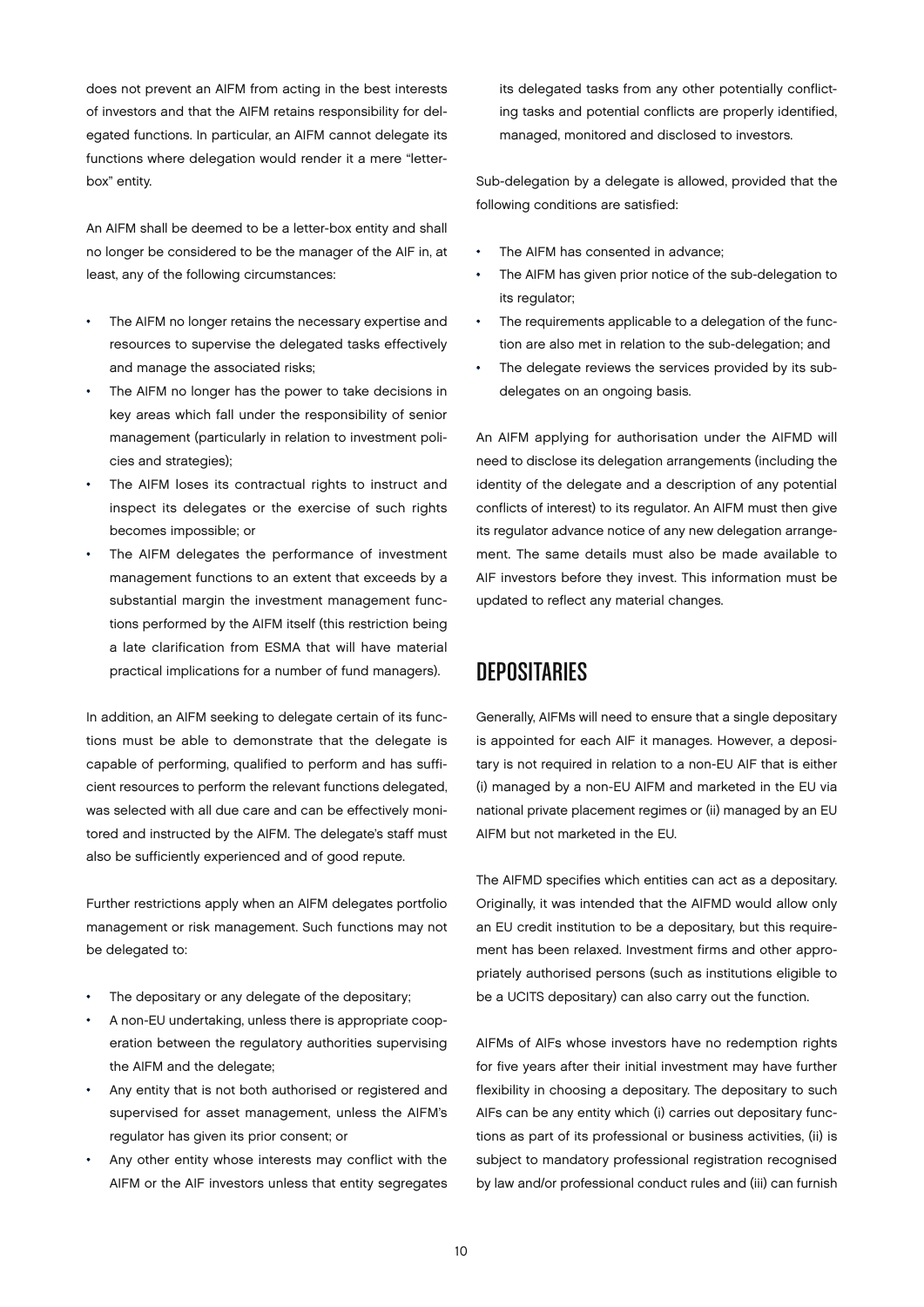sufficient financial and professional guarantees that it can meet its commitments and effectively perform its functions as depositary.

Generally speaking, the depositary of an EU AIF must either have its registered office or a branch in the AIF's home Member State.

The depositary of a non-EU AIF must either have its registered office or a branch in the AIFM's home Member State. The depositary may be established in the non-EU country in which the AIF is established if a number of conditions are met.

The AIFMD sets out numerous functions and duties for depositaries and restricts their ability to delegate. The functions and duties include:

- Acting independently, honestly, fairly, professionally and in the interests of the AIF and the investors;
- Holding in custody the financial instruments belonging to the AIF;
- Verifying ownership of other assets and maintaining a record evidencing ownership;
- Cash flow monitoring;
- Checking that all investor subscription payments and funds are received and booked in segregated accounts with appropriate institutions;
- Ensuring transactions in AIF units/shares are carried out in accordance with applicable law and the AIF's internal rules;
- Confirming that AIF shares or units are valued in accordance with applicable national law, the AIF's internal rules and AIFMD valuation requirements (see above);
- Executing the AIFM's instructions, unless they conflict with applicable national law or the AIF's internal rules; and
- Remitting consideration for transactions in AIF assets and applying income appropriately.

The delegated Regulation sets out detailed provisions about the obligations and rights of depositaries and emphasises that a depositary's key function is the protection of the AIF's investors. The delegated Regulation also requires information flow to enable the depositary to have a clear overview and effectively monitor the AIF's assets and cash flow. Criteria are established for the scope for financial instruments to be held in custody, general oversight duties,

delegation of custody and liability for the loss of instruments held in custody.

The AIFMD imposes liability on depositaries in relation to loss of financial instruments owned by an AIF and held by the depositary. The depositary will avoid such liability only if the loss is caused by an external event beyond its control. These requirements mean that the cost of depositary services is likely to increase to reflect the depositary's additional risk above that currently borne by administrators and operators.

Action Points. Given that AIFMs will need to appoint depositaries (and may also appoint delegates and external valuers), it will be important to liaise with the intended service provider/delegate to ensure the counterparty is suitable. AIFMs should consider related budgeting issues and the manner in which such arrangements will be documented.

#### DISCLOSURE AND TRANSPARENCY

One of the main aims of the AIFMD is to improve transparency for investors and supervisors in respect of AIFMs and AIFs. The hope is that increased information flows will allow investors and supervisors to properly understand the nature and risks of an AIF and the related management infrastructure.

From a supervisory perspective, ESMA will maintain a central public register identifying each AIFM authorised under the AIFMD and a list of AIFs managed and/or marketed in the EU. There is no requirement in the AIFMD for any information about investors in AIFs to be disclosed.

As referred to in the background and implementation section of this Commentary, ESMA has recently published final guidelines on reporting requirements under the AIFMD to supplement the delegated Regulation. The final guidelines are primarily for the use of national competent authorities (such as the FCA) and one of ESMA's main aims is to standardise the information received by competent authorities and exchanged between them pursuant to Articles 25 and 53 of the AIFMD.

In short, the guidelines provide clarifications on the information that AIFMs must report to national competent authorities, the timing of such reporting together with the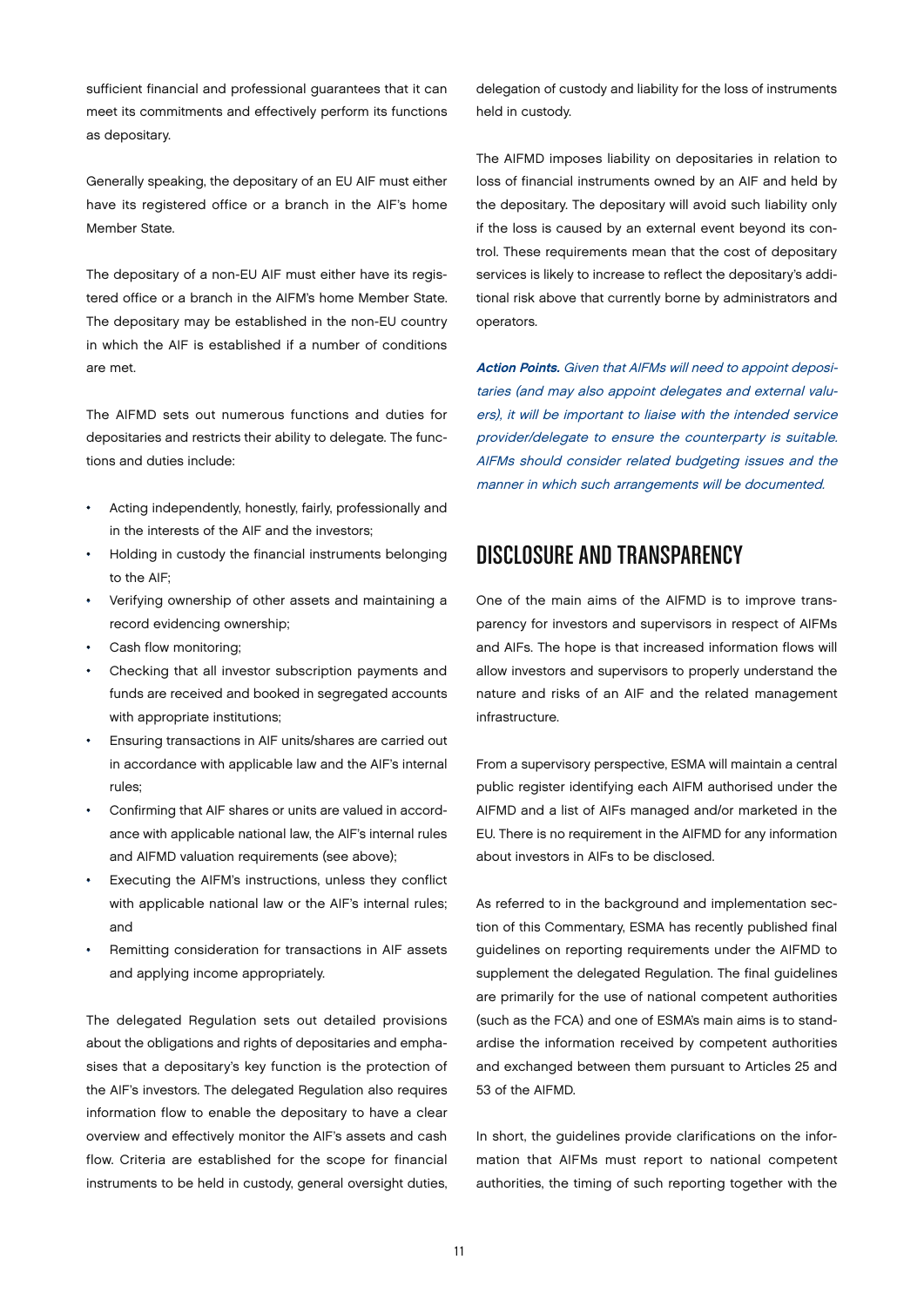procedures to be followed when AIFMs move from one reporting obligation to another.

AIFMs are required regularly to report to the relevant competent authority on the principal markets and instruments in which it trades on behalf of the AIF. AIFMs are also required to provide information relating to assets held (including asset liquidity), valuations, risk profiles and the results of specified stress tests together with principal exposures and important concentrations (and similar information must also be provided to investors on a periodic basis).

AIFMs are to produce an annual report with respect to each of the AIFs it manages for each financial year. The report is to be provided to investors on request and made available to the relevant competent authority and should include: a balance sheet; an income and expenditure account; a report on activities; any material changes in certain information provided to investors; and remuneration figures. Such reports should not be made public by the relevant authority.

The guidelines will be translated into the official EU languages and published on the ESMA website. The publication of the translations will trigger a two-month period during which national competent authorities must notify ESMA as to whether they comply or intend to comply with the guidelines.

The guidelines are accompanied by two helpful flow-charts (Annex I to the quidelines) which show the reporting requirements in respect of an authorised AIFM and a non-EU AIFM using the national private placement regime.

ESMA has also published an opinion that proposes introducing additional periodic reporting including such information as value-at-risk of AIFs or the number of transactions carried out using high frequency algorithmic trading techniques.

AIFMs will be required to make available to all investors in each of the AIFs they manage (or market in the EU) the following information before they invest, as well as upon any material changes thereto: the investment strategy and objectives; the procedures by which the AIF may change its investment strategy; the main legal implications of the contractual relationship entered into by the investor for the purpose of investment in the AIF; the identities of the AIFM and the AIF's depositary, auditor and any other service providers and a description of their duties and the investor's rights with respect to them; how the AIFM's capital requirements have been complied with; any delegated management

function; the valuation procedure and pricing methodology; the liquidity risk management system; fees, charges and expenses and the maximum amount of these to be borne by the investors; how the fair treatment of investors is to be ensured; the latest annual report; the procedure and conditions of issue and sale of units/shares in the AIF; the latest net asset valuation of the AIF or the latest market price; if available, the historical performance of the AIF; the identity of the prime broker (if any); how additional information will be disclosed; and any arrangement made by the depositary contractually to discharge itself of liability.

There are additional disclosure requirements in relation to substantially leveraged AIFs. Under the delegated Regulation, an AIF would be considered to be employing leverage on a substantial basis when its exposure exceeds three times its net asset value. AIFMs of substantially leveraged AIFs must disclose the extent of the leverage and a breakdown of how the leverage arises.

Action Point. AIFMs should review the breadth and depth of their current reporting regime and confirm whether additional systems will be required in order to produce the level of disclosure prescribed by the AIFMD.

#### PRIVATE EQUITY PROVISIONS

AIFMs managing one or more AIFs which individually or jointly acquire control (i.e. more than 50 percent of the voting rights) of a non-listed company will be required to notify the non-listed company, the non-listed company's shareholders, and the relevant competent authority of the acquisition. The notification should include details of any change to the voting rights, the conditions under which control has been reached and the date on which control was reached.

Where an AIF buys, sells or holds shares of a non-listed company, the AIFM must notify the competent authority of the proportion of voting rights held by the AIF in the company when that proportion reaches, exceeds or falls below the thresholds of 10, 20, 30, 50 and 75 percent.

The AIFMD also includes asset protection measures which require AIFMs managing one or more AIFs with control of a non-listed company to use its best efforts to prevent asset stripping (i.e. capital reductions, share redemptions, etc.) in the first 24 months of ownership.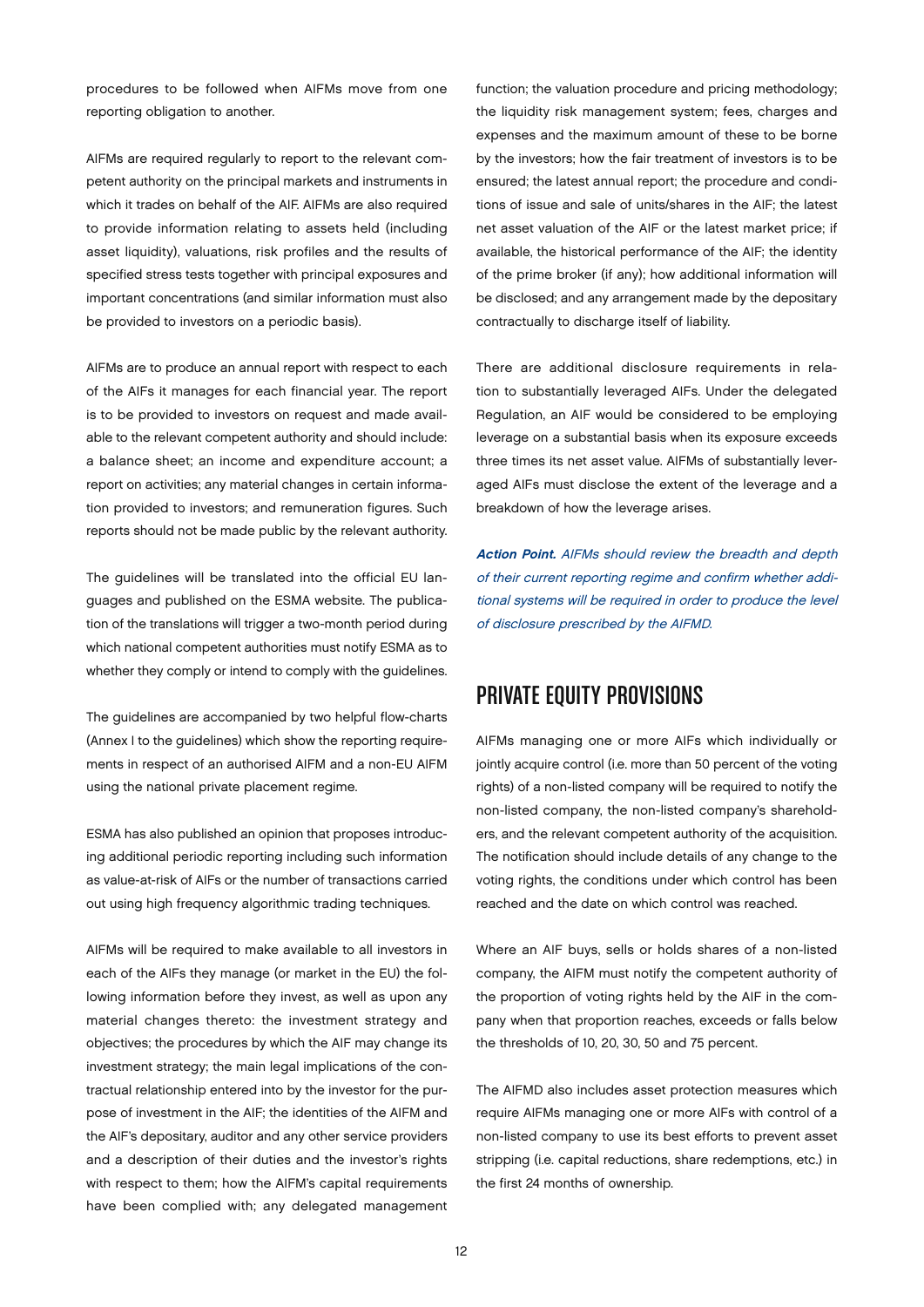Action Points. It should be noted that these requirements do not apply where the non-listed companies concerned are (i) small or medium-sized enterprises or (ii) special purpose vehicles for the purpose of purchasing, holding or administering real estate. The Treasury has proposed that these private equity provisions will also not apply to sub-threshold AIFMs. AIFMs should consider whether their plans would be caught by the private equity provisions under the AIFMD and what alternative structures could be used, if necessary.

The provisions place restrictions on the AIFM for two years from acquisition of control. It would seem reasonable to assume that these restrictions would not apply if the AIF disposed of the relevant entity. However, the AIFMD does not explicitly state that this is the case and AIFMs may consider it prudent to seek an undertaking from any buyer regarding the restrictions.

## EU PASSPORTS AND MARKETING

The AIFMD introduces a framework for AIFMs to market AIFs to investors in the EU provided certain conditions are satisfied.

Marketing is defined in the AIFMD as any direct or indirect offering or placement at the initiative of the AIFM or on behalf of the AIFM of units or shares in an AIF it manages to investors in the EU. According to the FCA Policy Statement, marketing is understood to cover capital raising and this does not include 'secondary markets' unless such activities include additional capital raising. Furthermore, the AIFMD does not apply to passive marketing or reverse solicitation. The AIFMD marketing restrictions do not apply to an offering or placement of units or shares of an AIF to an investor made at the initiative of that investor. The FCA's guidance states that: "a confirmation from the investor that the offering or placement of units [or] shares of the AIF was made at its initiative, should normally be sufficient to demonstrate that this is the case, provided this is obtained before the offer or placement takes place. However, AIFMs and investment firms should not be able to rely upon such confirmation if this has been obtained to circumvent the requirements of AIFMD".

This guidance is helpful in assisting AIFMs and is a departure from the FCA's previous approach to this area. Rather than trying to give exhaustive guidance on how to determine whether marketing is at an investor's initiative based on prior knowledge of the AIF or involvement with the AIFM, the FCA has simply provided that firms may generally rely on a confirmation from an investor that the approach is at the investor's initiative.

EU Passports. An EU Passport is to be introduced to allow AIFMs to market AIFs which have been approved in one Member State to professional investors across the EU. With the exception of EU AIFs managed by EU AIFMs (for which the EU Passport will be the sole means of marketing once the AIFM becomes authorised under the AIFMD), the EU Passport will become available in 2015 and will run in parallel with national private placement regimes until at least 2018 (as more fully described below).

EU AIFMs managing EU AIFs must market using the EU Passport from 22 July 2013 provided that the AIFMs are authorised under, and comply in full with, the AIFMD. This means that, to the extent that the AIFM can make use of the transitional provisions, it may not be required to use the EU passport until such time as it is authorised, which should be in good time for 22 July 2014.

EU AIFMs managing non-EU AIFs may market using the EU Passport from, at the earliest, the second half of 2015 provided that they are authorised under, and comply in full with, the AIFMD and the following cooperation requirements are satisfied:

- **Regulatory Cooperation:** A supervisory cooperation agreement must be in place between the competent authority of the EU Member State in which the AIFM is authorised and the competent authority in the jurisdiction where the AIF is established;
- Financial Action Task Force ("FATF") Blacklist: The jurisdiction where the AIF is established must not be on the blacklist produced by the FATF on anti-money laundering and terrorist financing; and
- Taxation: Taxation agreements must exist between each Member State where the AIF is to be marketed, the jurisdiction where the AIF is established and the Member State in which the AIFM is authorised.

Non-EU AIFMs managing EU AIFs may market using the EU Passport from, at the earliest, the second half of 2015 provided that they are authorised under the AIFMD by the "Member State of Reference" (see below), they comply with the AIFMD in full, and the following cooperation requirements are satisfied: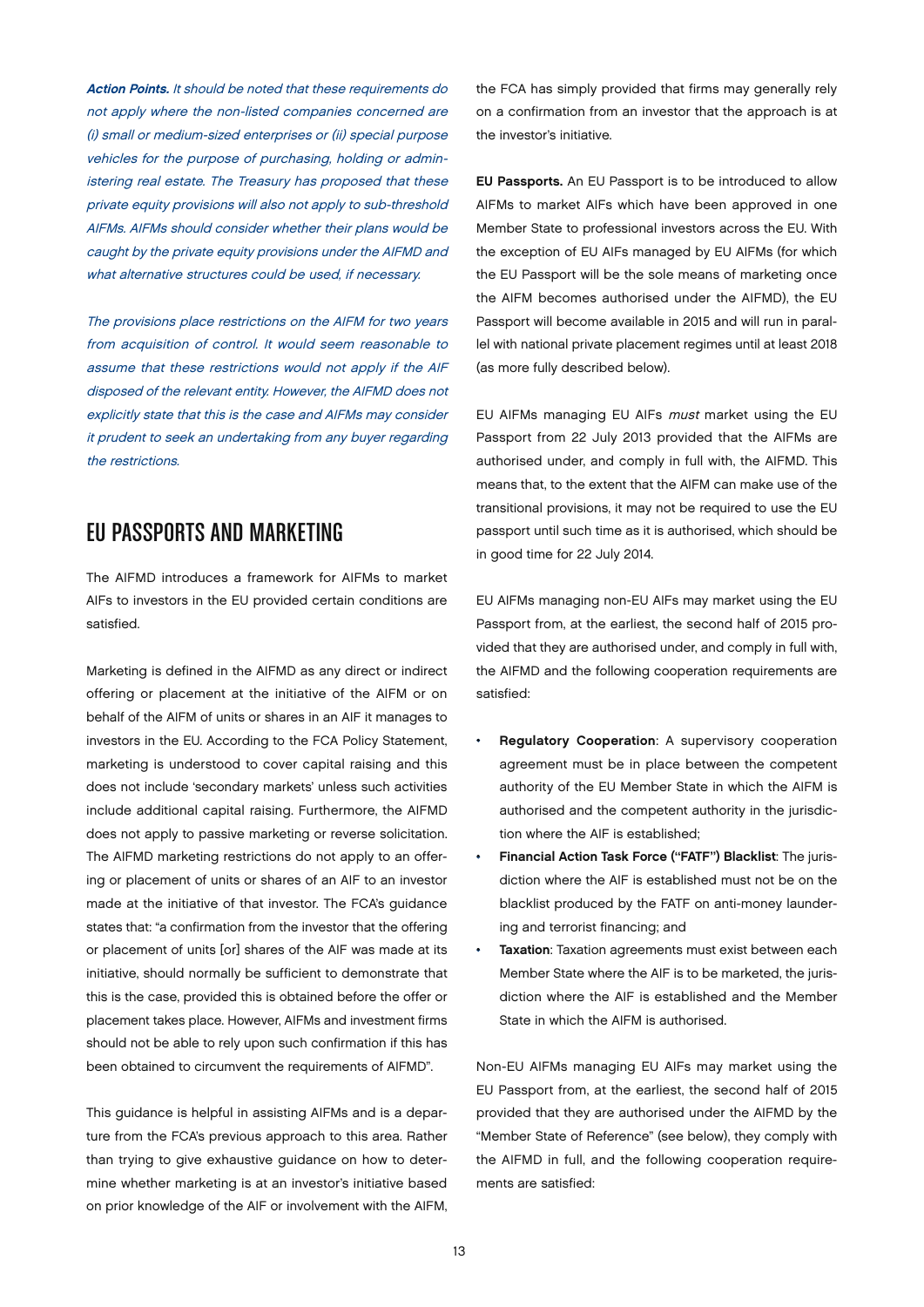- Regulatory Cooperation: A supervisory cooperation agreement must be in place between the competent authority of the "Member State of Reference" and the competent authority in the jurisdiction where the AIFM is established;
- FATF Blacklist: The jurisdiction where the AIFM is established must not be on the FATF blacklist; and
- Taxation: A taxation agreement must exist between the "Member State of Reference" and the jurisdiction where the AIFM is established.

Non-EU AIFMs managing non-EU AIFs may market using the EU Passport from the second half of 2015 provided that they are authorised under the AIFMD by the "Member State of Reference", they comply with the AIFMD in full and the following cooperation requirements are satisfied:

- Regulatory Cooperation: A supervisory cooperation agreement must be in place between the competent authority of the "Member State of Reference" and the competent authority in the jurisdiction where the AIFM is established;
- FATF Blacklist: The jurisdictions where the AIFM and the AIF are established must not be on the FATF blacklist; and
- Taxation: Taxation agreements must exist between the jurisdictions where the AIFM and the AIF are established. each of the Member States where the AIF is to be marketed and the "Member State of Reference".

The definition of "Member State of Reference" differs depending on the type and number of AIFs that an AIFM is intending to market.

For EU AIFs, the "Member State of Reference" will, broadly speaking, be the Member State where the AIF is established or, where multiple AIFs are to be marketed, the jurisdiction where most of the AIFs are established or where the majority of assets are managed.

For non-EU AIFs, the "Member State of Reference" will, broadly speaking, be the Member State where the AIFM intends to market the AIF or, where the AIF will be marketed in multiple Member States, the Member State in which the AIFM intends to develop effective marketing for most of the AIF.

When using the AIFMD's Passport regime, the AIFM must notify its regulator of the AIF it wishes to market. This

notification must include the AIF's internal rules, the identity of the depositary and all information on the AIF which is available to investors (as required by the disclosure and transparency provisions noted above).

Within 20 working days of receipt of the notification, the regulator will inform the AIFM whether it can begin marketing the AIF. Approval for marketing will be withheld where the AIFM cannot demonstrate that its management and marketing will be in line with the AIFMD requirements. The regulator will transmit the notification to the other Member States in which the AIFM wishes to market the AIF. If any of the information provided in the notification changes, the AIFM should give notice of the changes to its regulator.

The approval process outlined above is for EU AIFMs but the process for non-EU AIFMs is expected to be similar with the regulator in the relevant Member State of Reference fulfilling the home regulator role.

Private Placement Regimes. The national private placement regime will not be available to EU AIFMs managing EU AIFs from the point at which the AIFM becomes authorised under the AIFMD.

EU AIFMs managing non-EU AIFs may market using national private placement rules until 2018 provided that they are authorised under, and comply in full with, the AIFMD (save for Article 21–Depositary) as well as any additional local requirements in a particular Member State, and the following cooperation requirements are satisfied:

- Regulatory Cooperation: A supervisory cooperation agreement must be in place between the competent authority of the EU Member State in which the AIFM is authorised and the jurisdiction where the AIF is established; and
- **FATF Blacklist:** The jurisdiction where the AIF is established must not be on the FATF blacklist.

Non-EU AIFMs managing EU AIFs may market using national private placement rules until 2018 provided that that they are authorised under the AIFMD by the "Member State of Reference", they comply with the AIFMD in full as well as any additional local requirements in a particular Member State and the following cooperation requirements are satisfied:

Regulatory Cooperation: A supervisory cooperation agreement must be in place between the competent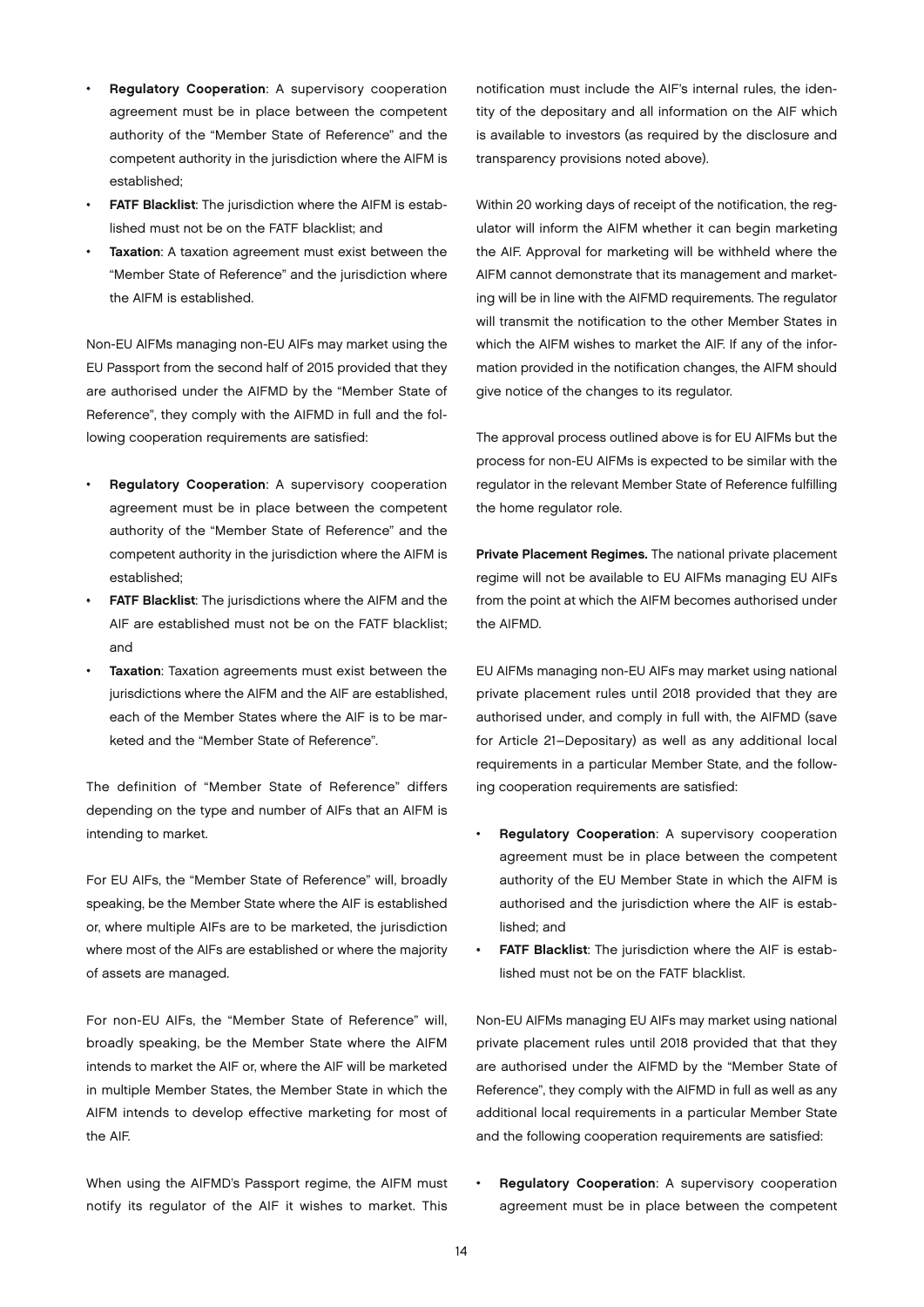authority of the "Member State of Reference", the competent authority in the jurisdiction where the AIFM is established and the competent authority of the Member State to which the AIF will be marketed; and

• FATF Blacklist: The jurisdiction where the AIFM is established must not be on the FATF blacklist.

Non-EU AIFMs managing non-EU AIFs may market using national private placement rules until 2018 without being authorised under the AIFMD provided that they comply with the disclosure and transparency and reporting provisions of the AIFMD in full, as well as any additional local requirements in a particular Member State, and the following cooperation requirements are satisfied:

- Regulatory Cooperation: A supervisory cooperation agreement must be in place between the competent authority of the "Member State of Reference" in which the AIF will be marketed and the competent authority in the jurisdictions where the AIFM and the AIF are established; and
- FATF Blacklist: The jurisdictions where the AIFM and the AIF are established must not be on the FATF blacklist.

After 2018, it is expected that the private placement rules will be phased out following a review by ESMA, at which point the EU Passport regime will come solely and fully into force.

These aspects of the AIFMD are thus not an immediate significant cause for concern as long as at least one of the AIFM and the AIF are situated outside the EU, given that the restrictions on marketing will not be fully implemented until 2018 at the earliest. However, the requirements set at above will still need to be complied with (following the end of the transitional period, if applicable) and AIFMs should be alert to any chances to national private placement regimes and any related notification requirements.

ESMA may establish guidelines on how EU Passports should be awarded by Member States' competent authorities. ESMA will also be responsible for maintaining important information—for example, a centralised blacklist of AIFs whose passport applications have been rejected.

Member States may allow EU AIFMs and non-EU AIFMs to market an AIF to retail investors and will be required to notify the European Commission and ESMA of the types of AIF which an AIFM may market, together with any additional requirements it seeks to impose on such activities. There is

no EU Passport for marketing to retail investors. It is reasonable to assume that Member States will not allow an AIF to be marketed to retail investors on their territory unless the AIF is managed in accordance with the AIFMD.

Action Points. AIFMs should take steps to ensure that their marketing documentation will be sufficient to satisfy the AIFMD marketing disclosure requirements and ensure that they have procedures in place to meet ongoing disclosure requirements. In addition, given the helpful guidance from the FCA in the UK relating to reverse solicitation, AIFMs who wait to make use of this carve-out should ensure that their marketing documentation and subscription agreements confirm that the marketing is at the investor's initiative. This reflects a broader point that private placement memorandum should now contain wording addressing the application of the AIFMD and how compliance will be approached.

In addition, the significant political support for restrictions on the activities of AIFMs might lead to Member States tightening their private placement regimes. AIFMs will have to be vigilant for changes to the respective regimes as they may have to comply with stricter compliance regimes in the short to medium term.

#### LAWYER CONTACTS

For further information, please contact your principal Firm representative or the lawyers listed below. General email messages may be sent using our "Contact Us" form, which can be found at [www.jonesday.com.](http://www.jonesday.com) 

#### John Ahern

London +44.20.7039.5176 [jahern@jonesday.com](mailto:jahern@jonesday.com)

#### Neil Seaton

London +44.20.7039.5175 [nseaton@jonesday.com](mailto:nseaton@jonesday.com)

#### Adam Skinner

London +44.20.7039.5123 Singapore + 65.6233.5520 [askinner@jonesday.com](mailto:askinner@jonesday.com)